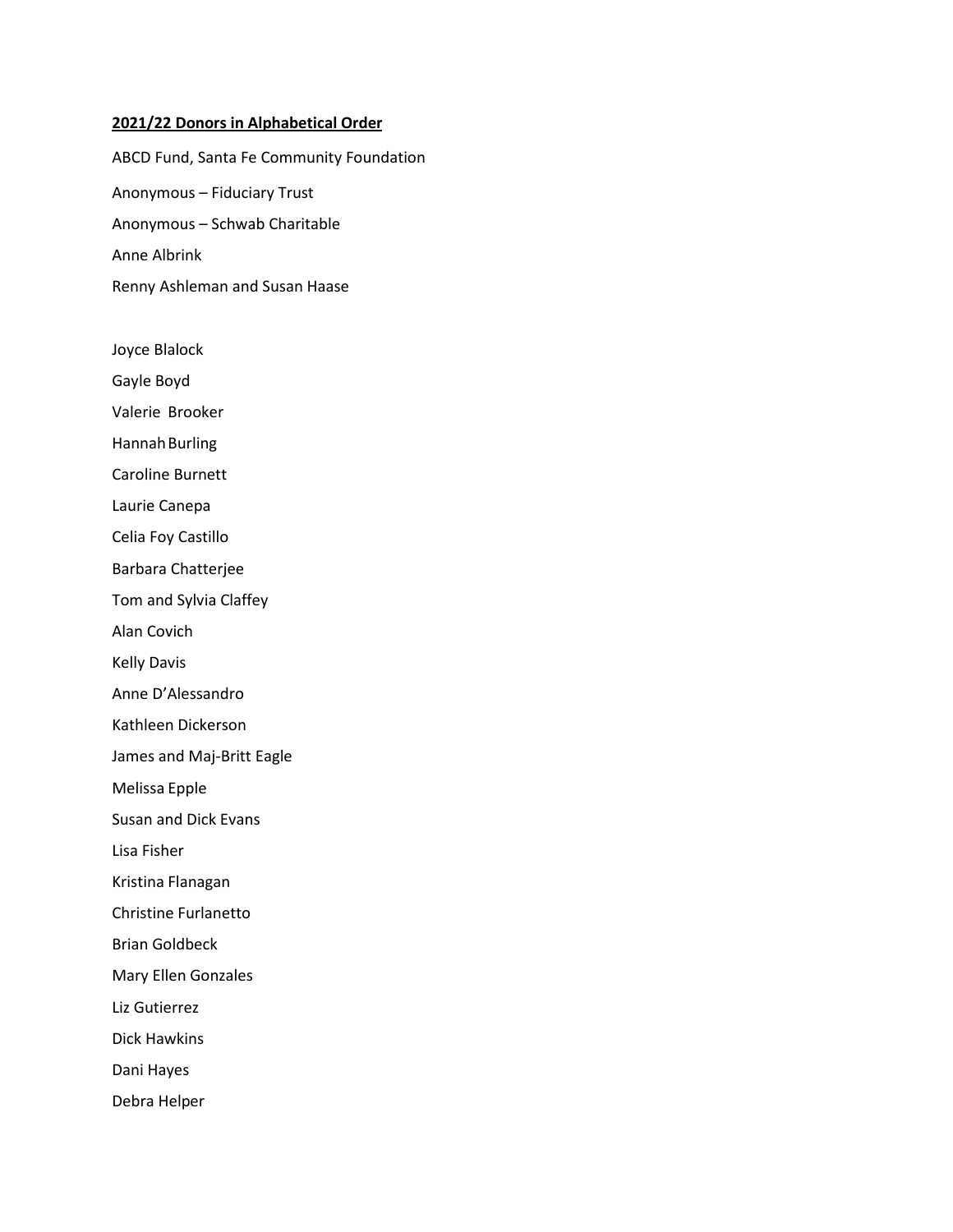Thomas Hirons

Gail Hull

Victoria Jacobson

Danis Kelly

Patricia Kushlis

Bushrod Lake

Jody Larson

Berit Leonard

Marcy Litzenberg

Randi Lowenthal

Carl and Gloria Luff

Dorothy Marchand

Mary Ellen and William Martin

Julia Nathanson

Ruth Nutt

Lucille Osaki

Roger Peterson

Donna Reynolds

Elizabeth Roghair

Rosemary Romero

Linda Rosencranz

Stephanie Schlanger

Denise Sessions

Martha Simonsen

Susan Sonflieth and Harold Bogart

Jo Beth Speyer

Liz Stefanics and Linda Siegle

Roger Taylor

Tim and Jenny Vellinga

Joann Volinski

Adair Waldenberg and Jon Peck

Alan Webber